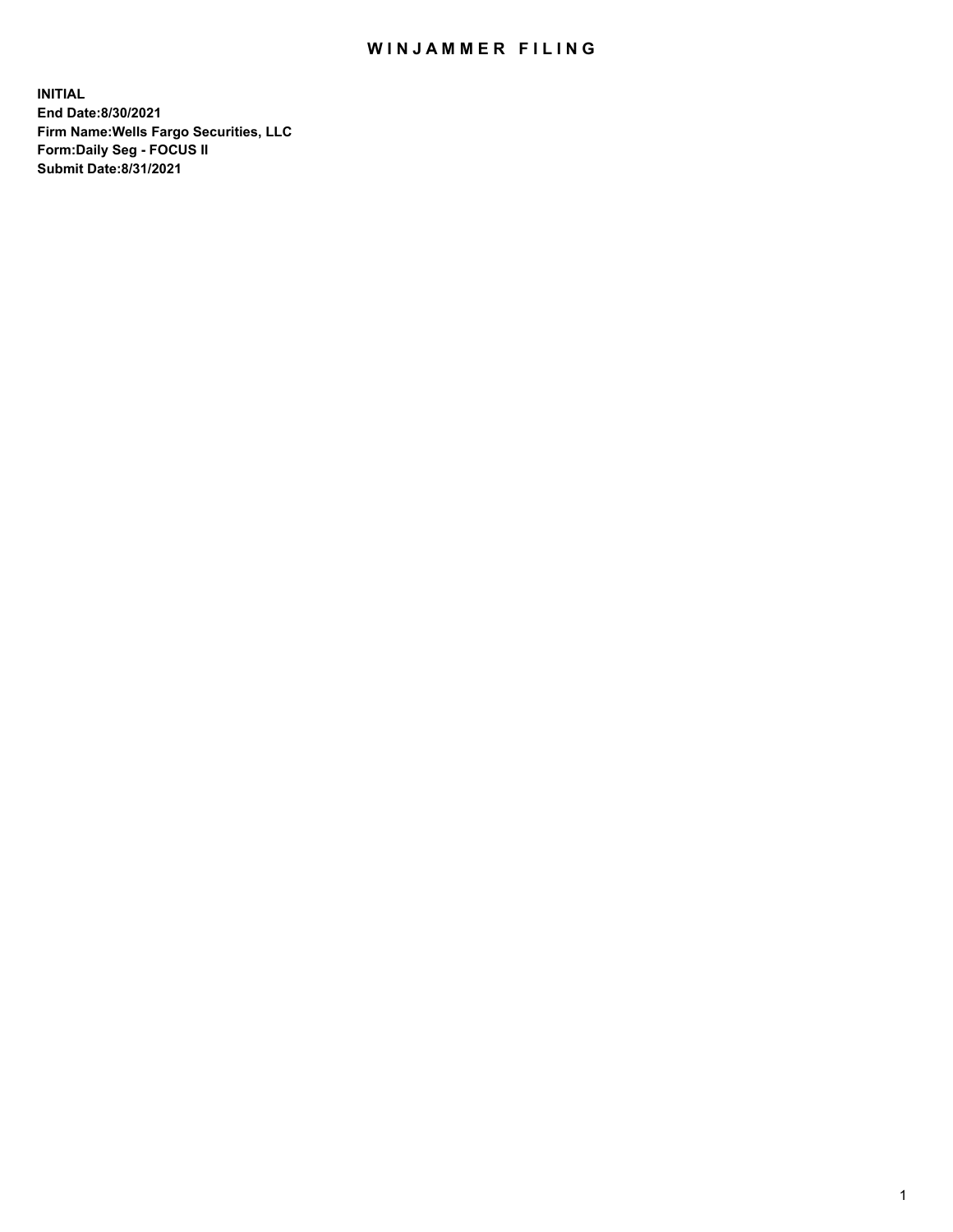**INITIAL End Date:8/30/2021 Firm Name:Wells Fargo Securities, LLC Form:Daily Seg - FOCUS II Submit Date:8/31/2021 Daily Segregation - Cover Page**

| Name of Company                                                                                                                                                                                                                                                                                                                | <b>Wells Fargo Securities LLC</b>                          |
|--------------------------------------------------------------------------------------------------------------------------------------------------------------------------------------------------------------------------------------------------------------------------------------------------------------------------------|------------------------------------------------------------|
| <b>Contact Name</b>                                                                                                                                                                                                                                                                                                            | <b>James Gnall</b>                                         |
| <b>Contact Phone Number</b>                                                                                                                                                                                                                                                                                                    | 917-699-6822                                               |
| <b>Contact Email Address</b>                                                                                                                                                                                                                                                                                                   | james.w.gnall@wellsfargo.com                               |
| FCM's Customer Segregated Funds Residual Interest Target (choose one):<br>a. Minimum dollar amount: ; or<br>b. Minimum percentage of customer segregated funds required:% ; or<br>c. Dollar amount range between: and; or<br>d. Percentage range of customer segregated funds required between: % and %.                       | 270,000,000<br><u>0</u><br><u>00</u><br>0 <sub>0</sub>     |
| FCM's Customer Secured Amount Funds Residual Interest Target (choose one):<br>a. Minimum dollar amount: ; or<br>b. Minimum percentage of customer secured funds required:% ; or<br>c. Dollar amount range between: and; or<br>d. Percentage range of customer secured funds required between: % and %.                         | 40,000,000<br><u>0</u><br>0 <sub>0</sub><br>0 <sub>0</sub> |
| FCM's Cleared Swaps Customer Collateral Residual Interest Target (choose one):<br>a. Minimum dollar amount: ; or<br>b. Minimum percentage of cleared swaps customer collateral required:% ; or<br>c. Dollar amount range between: and; or<br>d. Percentage range of cleared swaps customer collateral required between:% and%. | 375,000,000<br><u>0</u><br>00<br><u>00</u>                 |

Attach supporting documents CH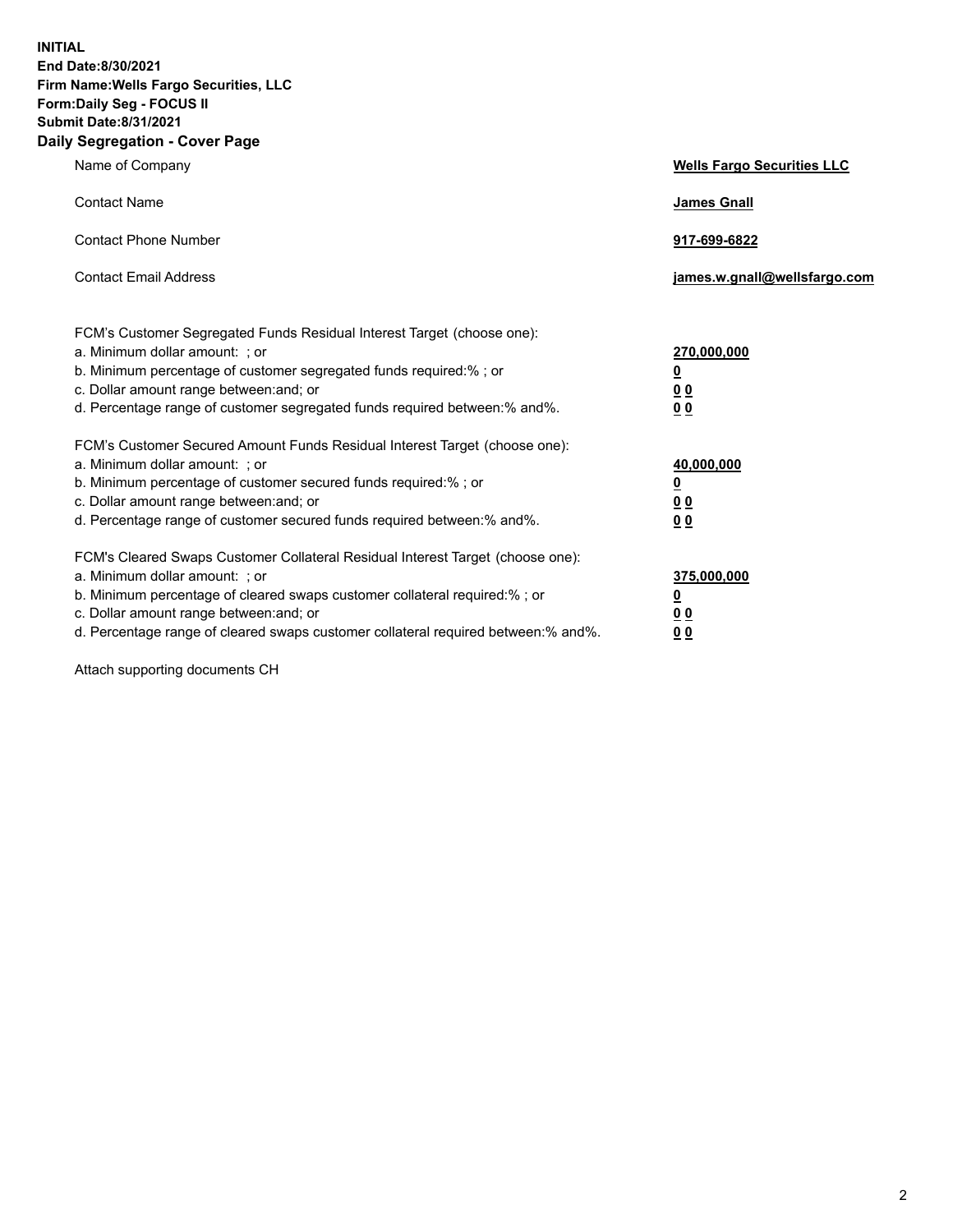**INITIAL End Date:8/30/2021 Firm Name:Wells Fargo Securities, LLC Form:Daily Seg - FOCUS II Submit Date:8/31/2021**

## **Daily Segregation - Secured Amounts**

|    | Foreign Futures and Foreign Options Secured Amounts                                         |                                   |
|----|---------------------------------------------------------------------------------------------|-----------------------------------|
|    | Amount required to be set aside pursuant to law, rule or regulation of a foreign            | $0$ [7305]                        |
|    | government or a rule of a self-regulatory organization authorized thereunder                |                                   |
| 1. | Net ledger balance - Foreign Futures and Foreign Option Trading - All Customers             |                                   |
|    | A. Cash                                                                                     | 216,024,208 [7315]                |
|    | B. Securities (at market)                                                                   | 211,551,437 [7317]                |
| 2. | Net unrealized profit (loss) in open futures contracts traded on a foreign board of trade   | 44,237,905 [7325]                 |
| 3. | Exchange traded options                                                                     |                                   |
|    | a. Market value of open option contracts purchased on a foreign board of trade              | $0$ [7335]                        |
|    | b. Market value of open contracts granted (sold) on a foreign board of trade                | $-36,715$ [7337]                  |
| 4. | Net equity (deficit) (add lines 1. 2. and 3.)                                               | 471,776,835 [7345]                |
| 5. | Account liquidating to a deficit and account with a debit balances - gross amount           | 1,342,212 [7351]                  |
|    | Less: amount offset by customer owned securities                                            | -1,308,513 [7352] 33,699 [7354]   |
| 6. | Amount required to be set aside as the secured amount - Net Liquidating Equity              | 471,810,534 [7355]                |
|    | Method (add lines 4 and 5)                                                                  |                                   |
| 7. | Greater of amount required to be set aside pursuant to foreign jurisdiction (above) or line | 471,810,534 [7360]                |
|    | 6.                                                                                          |                                   |
|    | FUNDS DEPOSITED IN SEPARATE REGULATION 30.7 ACCOUNTS                                        |                                   |
| 1. | Cash in banks                                                                               |                                   |
|    | A. Banks located in the United States                                                       | 76,852,491 [7500]                 |
|    | B. Other banks qualified under Regulation 30.7                                              | 39,299,644 [7520] 116,152,135     |
|    |                                                                                             | [7530]                            |
| 2. | Securities                                                                                  |                                   |
|    | A. In safekeeping with banks located in the United States                                   | 131,972,751 [7540]                |
|    | B. In safekeeping with other banks qualified under Regulation 30.7                          | 0 [7560] 131,972,751 [7570]       |
| 3. | Equities with registered futures commission merchants                                       |                                   |
|    | A. Cash                                                                                     | 60,147,513 [7580]                 |
|    | <b>B.</b> Securities                                                                        | 99,593,331 [7590]                 |
|    | C. Unrealized gain (loss) on open futures contracts                                         | -34,297,314 [7600]                |
|    | D. Value of long option contracts                                                           | $0$ [7610]                        |
|    | E. Value of short option contracts                                                          | -36,715 [7615] 125,406,815 [7620] |
| 4. | Amounts held by clearing organizations of foreign boards of trade                           |                                   |
|    | A. Cash                                                                                     | $0$ [7640]                        |
|    | <b>B.</b> Securities                                                                        | $0$ [7650]                        |
|    | C. Amount due to (from) clearing organization - daily variation                             | $0$ [7660]                        |
|    | D. Value of long option contracts                                                           | $0$ [7670]                        |
|    | E. Value of short option contracts                                                          | 0 [7675] 0 [7680]                 |
| 5. | Amounts held by members of foreign boards of trade                                          |                                   |
|    | A. Cash                                                                                     | -81,487,027 [7700]                |
|    | <b>B.</b> Securities                                                                        | 200,108,648 [7710]                |
|    | C. Unrealized gain (loss) on open futures contracts                                         | 90,541,936 [7720]                 |
|    | D. Value of long option contracts                                                           | $0$ [7730]                        |
|    | E. Value of short option contracts                                                          | 0 [7735] 209,163,557 [7740]       |
| 6. | Amounts with other depositories designated by a foreign board of trade                      | 0 [7760]                          |
| 7. | Segregated funds on hand                                                                    | $0$ [7765]                        |
| 8. | Total funds in separate section 30.7 accounts                                               | 582,695,258 [7770]                |
| 9. | Excess (deficiency) Set Aside for Secured Amount (subtract line 7 Secured Statement         | 110,884,724 [7380]                |
|    | Page 1 from Line 8)                                                                         |                                   |

- 10. Management Target Amount for Excess funds in separate section 30.7 accounts **40,000,000** [7780]
- 11. Excess (deficiency) funds in separate 30.7 accounts over (under) Management Target **70,884,724** [7785]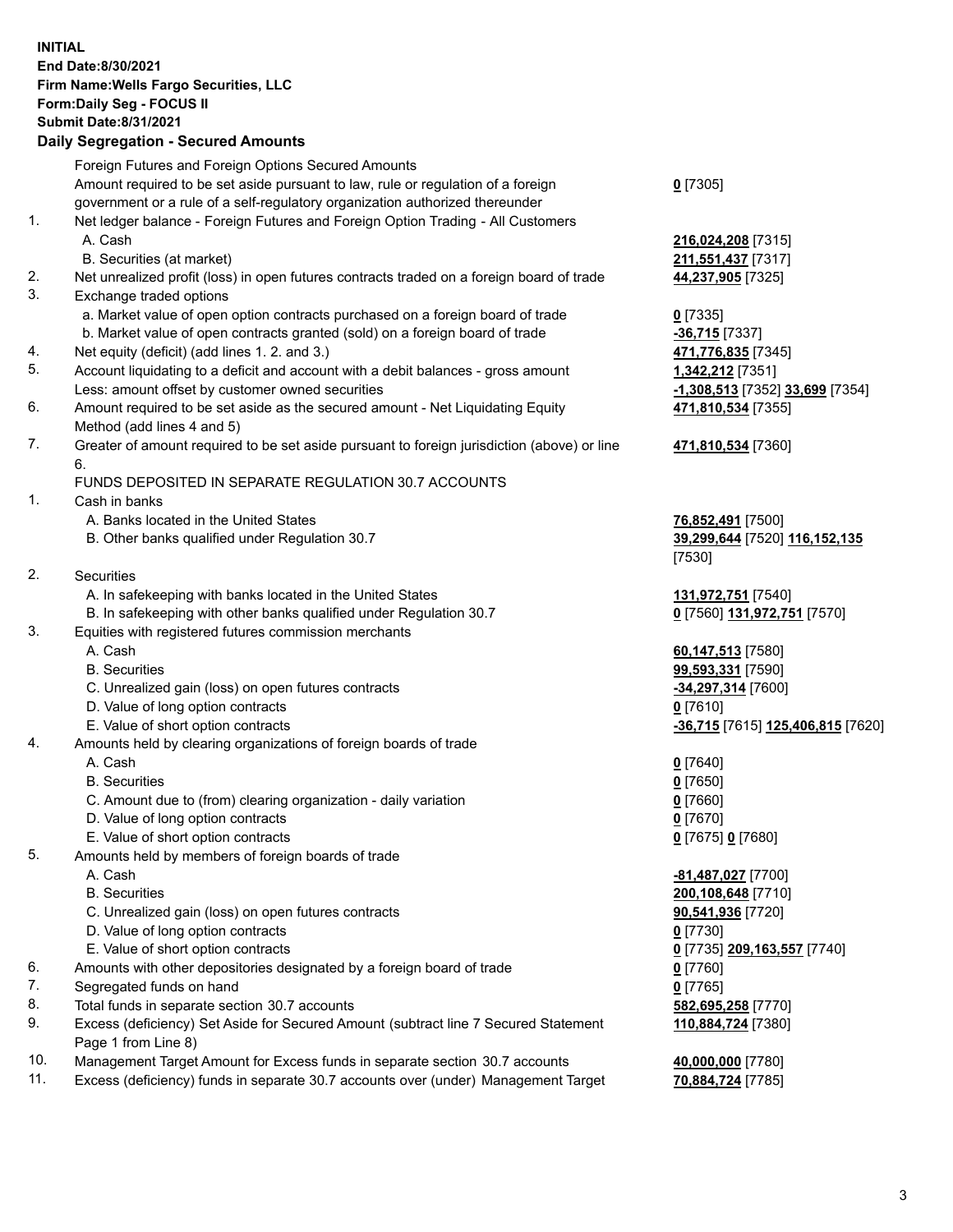**INITIAL End Date:8/30/2021 Firm Name:Wells Fargo Securities, LLC Form:Daily Seg - FOCUS II Submit Date:8/31/2021 Daily Segregation - Segregation Statement** SEGREGATION REQUIREMENTS(Section 4d(2) of the CEAct) 1. Net ledger balance A. Cash **3,668,849,910** [7010] B. Securities (at market) **1,896,172,632** [7020] 2. Net unrealized profit (loss) in open futures contracts traded on a contract market **-808,107,204** [7030] 3. Exchange traded options A. Add market value of open option contracts purchased on a contract market **1,507,867,076** [7032] B. Deduct market value of open option contracts granted (sold) on a contract market **-1,480,612,094** [7033] 4. Net equity (deficit) (add lines 1, 2 and 3) **4,784,170,320** [7040] 5. Accounts liquidating to a deficit and accounts with debit balances - gross amount **79,646,588** [7045] Less: amount offset by customer securities **-79,646,519** [7047] **69** [7050] 6. Amount required to be segregated (add lines 4 and 5) **4,784,170,389** [7060] FUNDS IN SEGREGATED ACCOUNTS 7. Deposited in segregated funds bank accounts A. Cash **214,048,773** [7070] B. Securities representing investments of customers' funds (at market) **175,012,563** [7080] C. Securities held for particular customers or option customers in lieu of cash (at market) **806,563,276** [7090] 8. Margins on deposit with derivatives clearing organizations of contract markets A. Cash **2,050,139,609** [7100] B. Securities representing investments of customers' funds (at market) **1,055,374,046** [7110] C. Securities held for particular customers or option customers in lieu of cash (at market) **1,089,609,356** [7120] 9. Net settlement from (to) derivatives clearing organizations of contract markets **-33,030,804** [7130] 10. Exchange traded options A. Value of open long option contracts **1,507,867,076** [7132] B. Value of open short option contracts **-1,480,612,094** [7133] 11. Net equities with other FCMs A. Net liquidating equity **0** [7140] B. Securities representing investments of customers' funds (at market) **0** [7160] C. Securities held for particular customers or option customers in lieu of cash (at market) **0** [7170] 12. Segregated funds on hand **0** [7150] 13. Total amount in segregation (add lines 7 through 12) **5,384,971,801** [7180] 14. Excess (deficiency) funds in segregation (subtract line 6 from line 13) **600,801,412** [7190] 15. Management Target Amount for Excess funds in segregation **270,000,000** [7194] 16. Excess (deficiency) funds in segregation over (under) Management Target Amount **330,801,412** [7198]

Excess